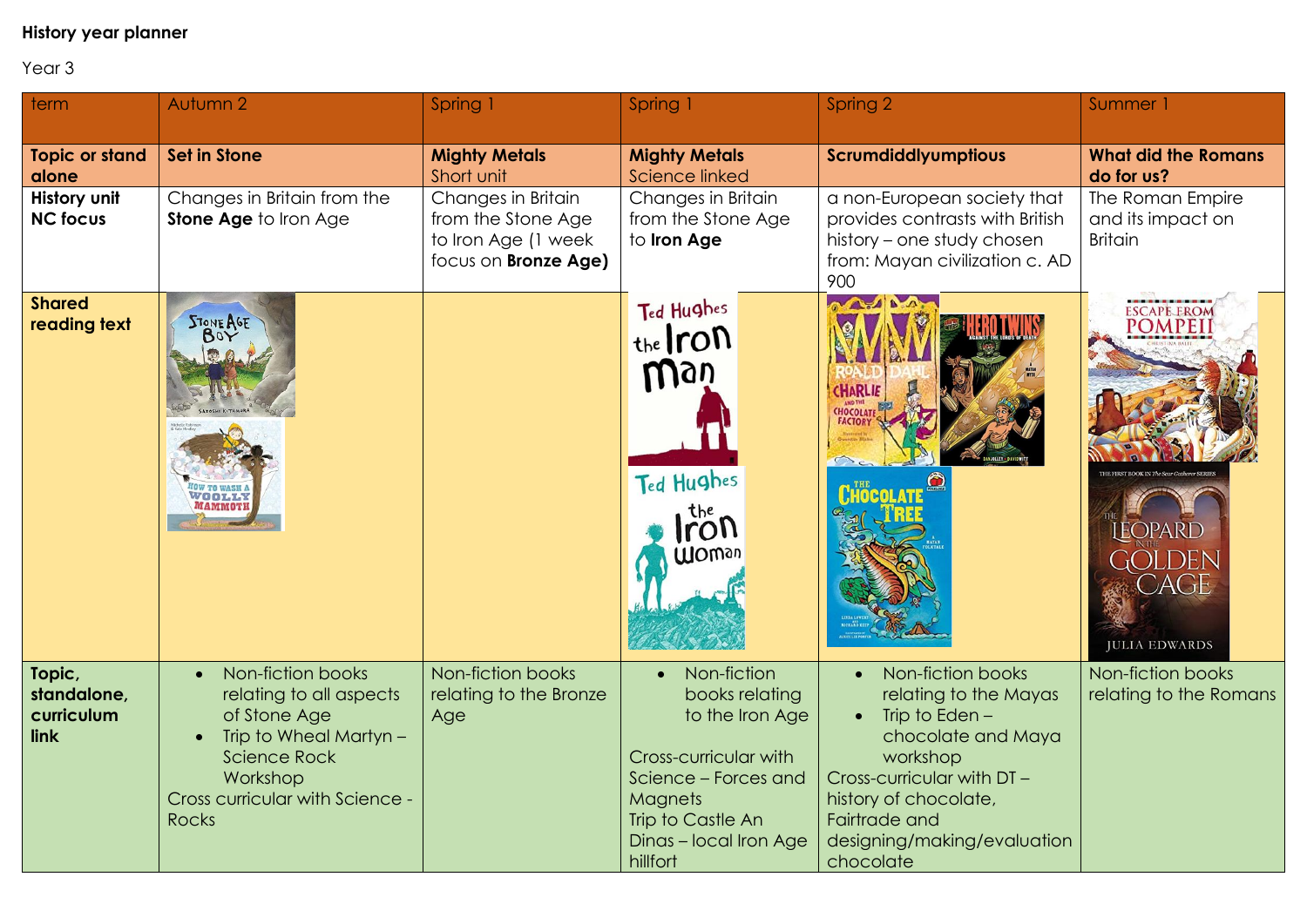| <b>Enquiry</b><br><b>Questions</b> | <b>EQ</b> ; How did Stone Age<br>people live and<br>communicate?                                                                                                                                                                                                                | EQ: How did the<br>discovery of Bronze<br>impact everyday<br>living?                                                                                                                                                 | <b>EQ: Would you rather</b><br>live in the Stone Age<br>or Iron Age?                                                                                                                                         | Art – large Art based on Pop<br>Art (Roy Lichtenstein)<br><b>EQ: What was everyday life</b><br>like in the Maya civilisation?<br>EQ; How different was it for<br>rich and poor?<br>EQ; Who were the Mayas and<br>how can we learn from<br>them? | EQ: Who were the<br><b>Romans?</b><br><b>What did the Romans</b><br>do for us that still has<br>an impact on modern<br><b>Britain?</b><br>Did anyone rebel<br>against the Romans?<br><b>Who was Boudicca</b>                                                                                                            |
|------------------------------------|---------------------------------------------------------------------------------------------------------------------------------------------------------------------------------------------------------------------------------------------------------------------------------|----------------------------------------------------------------------------------------------------------------------------------------------------------------------------------------------------------------------|--------------------------------------------------------------------------------------------------------------------------------------------------------------------------------------------------------------|-------------------------------------------------------------------------------------------------------------------------------------------------------------------------------------------------------------------------------------------------|-------------------------------------------------------------------------------------------------------------------------------------------------------------------------------------------------------------------------------------------------------------------------------------------------------------------------|
| Knowledge<br>content (4)           | I can explain what pre-history<br>IS.<br>I know that Stone Age<br>people communicated<br>through drawings (cave<br>painting)<br>I know what was different in<br>the Palaeolithic, Mesolithic<br>and Neolithic periods<br>I know what life was like for a<br>hunter-gatherer     | I can describe the<br>difference<br>between the<br>Stone Age and<br><b>Bronze Age</b><br>I can explain the<br>impact of Bronze<br>on people's lives                                                                  | I can describe the<br>difference between<br>the Bronze Age and<br>the Iron Age<br>I can explain the<br>impact of Iron on<br>people's lives<br>I can compare a<br>Stone Age house with<br>an Iron Age house   | I know how people lived<br>in the Maya civilisation<br>I know that there was a<br>hierarchy and life was<br>different if you were rich<br>or poor<br>I can compare a Maya<br>house with an Iron Age<br>house and my house                       | and what did she do?<br>I know that the<br>Romans came from<br>Rome, Italy and<br>invaded other<br>countries<br>I know that Boudicca<br>is significant as she<br>rebelled and fought<br>against the Romans<br>I know that the<br>Romans were the first<br>to build roads and<br>explain the impact it<br>had on Britain |
| <b>Skills content</b><br>(2)       | I can use timelines to place<br>events that happened in<br>chronological order<br>I can explain the differences<br>between the Palaeolithic,<br><b>Mesolithic and Neolithic</b><br>periods<br>I can explain the differences<br>between the houses of the 3<br>Stone Age periods | I can use timelines to<br>place events<br>happened in<br>chronological order<br>I understand that<br>timelines are divided<br>into BC and AD<br>I understand that our<br>knowledge of pre-<br>history is gained from | I can use timelines to<br>place events<br>happened in<br>chronological order<br>I understand that<br>timelines are divided<br>into BC and AD<br>I understand that<br>knowledge of the<br>past is constructed | I can place Mayan<br>civilisation on a<br>chronological timeline<br>I understand that timelines<br>are divided into BC and AD<br>I can use evidence to find<br>out about change during a<br>time period                                         | I can use timelines to<br>place the events that<br>happened in Roman<br>times in chronological<br>order<br>I understand that<br>timelines are divided<br>into BC and AD<br>I can use evidence to<br>find out about                                                                                                      |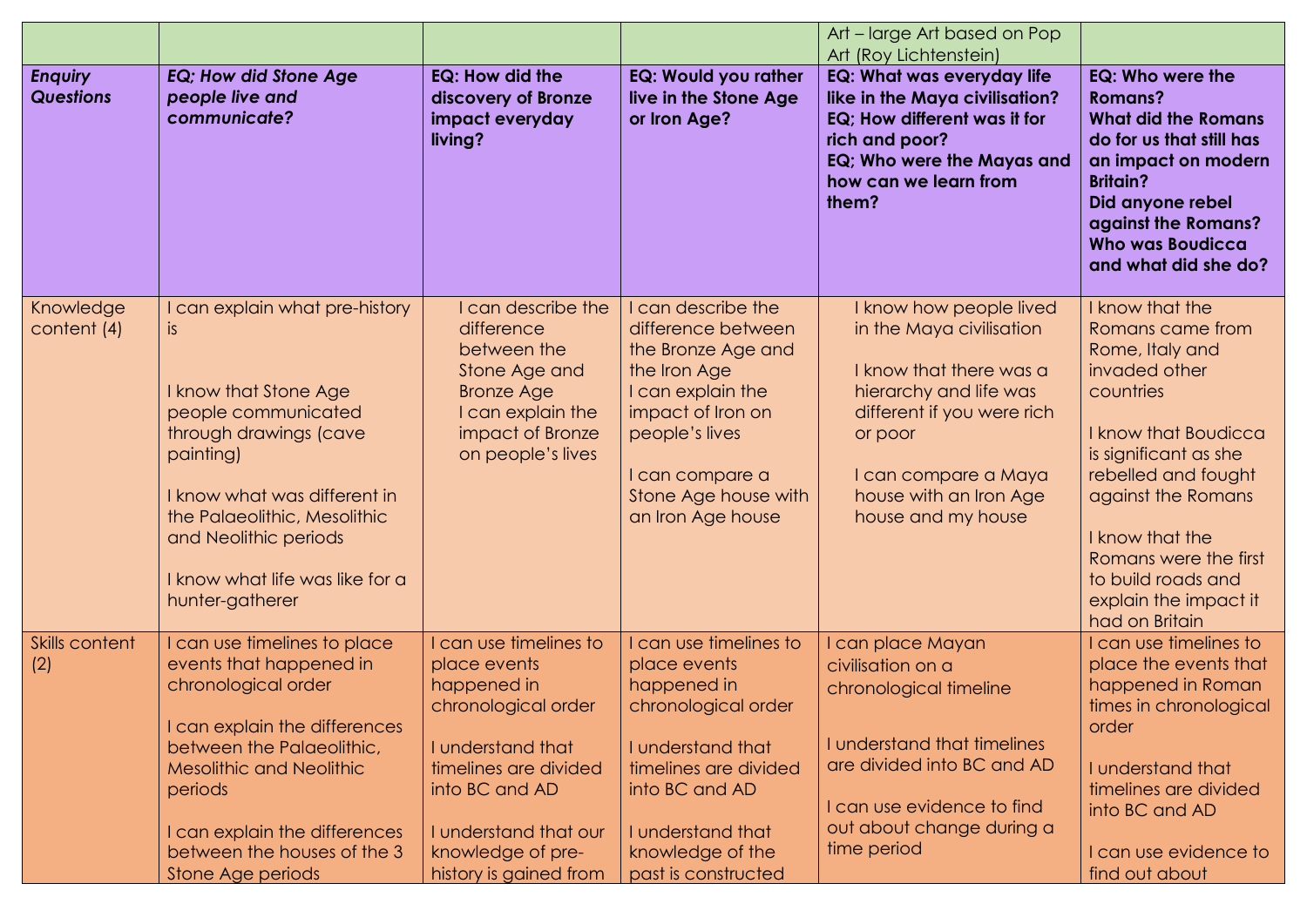|                        | I understand that timelines<br>are divided into BC and AD<br>I understand that our<br>knowledge of pre-history is<br>gained from archaeologists<br>and artefacts<br>I can use evidence to find<br>out about change during a<br>time period                                                                                                                                                                                                                                                                                                     | archaeologists and<br>artefacts<br>I can use evidence to<br>find out about<br>change during a time<br>period                                                                                                                                                                                                                      | from a range of<br>sources (artefacts,<br>accounts,<br>photographs)<br>I can use evidence to<br>find out about<br>change during a time<br>period                                                                                                                                                                                                                                                                   |                                                                                                                                                                                                                                                                                                                                                                                                                           | change during a time<br>period<br>I can describe the<br>impact of the Romans<br>on present day life.<br>I can compare what<br>life would have been<br>like before and after<br>the Romans lived in<br><b>Britain</b>                                                                                                                                                                                                                          |
|------------------------|------------------------------------------------------------------------------------------------------------------------------------------------------------------------------------------------------------------------------------------------------------------------------------------------------------------------------------------------------------------------------------------------------------------------------------------------------------------------------------------------------------------------------------------------|-----------------------------------------------------------------------------------------------------------------------------------------------------------------------------------------------------------------------------------------------------------------------------------------------------------------------------------|--------------------------------------------------------------------------------------------------------------------------------------------------------------------------------------------------------------------------------------------------------------------------------------------------------------------------------------------------------------------------------------------------------------------|---------------------------------------------------------------------------------------------------------------------------------------------------------------------------------------------------------------------------------------------------------------------------------------------------------------------------------------------------------------------------------------------------------------------------|-----------------------------------------------------------------------------------------------------------------------------------------------------------------------------------------------------------------------------------------------------------------------------------------------------------------------------------------------------------------------------------------------------------------------------------------------|
| Sequence of<br>Lessons | L1: What is pre-history? How<br>do we gather information<br>about pre-history? What are<br>archaeologists?<br>L2: When was the Stone Age?<br><b>Timelines</b><br>L3: What are the three eras of<br>the Stone Age period?<br><b>Explain the differences</b><br>L4: Describe the differences<br>between houses built in the<br>Palaeolithic, Mesolithic and<br>Neolithic periods.<br>L5: What was life like for a<br>Stone Age person? What is a<br>hunter-gatherer?<br>L6: What is the significance of<br>Stone Henge and Skara<br><b>Brae?</b> | L1: When was the<br><b>Bronze Age? Timeline</b><br>L2: What was the<br>most significant<br>impact of the Bronze<br>Age on people's<br>everyday life?<br>L3: What are the<br>main differences<br>between the Stone<br>Age period and the<br>Bronze Age period?<br>L4: How did tools,<br>weapons and<br>everyday objects<br>change? | L1: When was the Iron<br>Age? Timeline<br>L2: What was the<br>most significant<br>impact of the Iron<br>Age on people's<br>everyday life?<br>What are the main<br>differences between<br>the Stone Age period<br>and the Iron Age<br>period?<br>L3: How did tools,<br>weapons and<br>everyday objects<br>change?<br>L4: Who were the<br><b>Celts?</b><br>L5: What are hillforts<br>and why were they<br>on a hill? | L1: When was the Maya<br>civilisation? Timeline.<br>L2: How did the Mayas live?<br>What is hierarchy? What was<br>the difference<br>between rich and poor?<br>L3: I can compare a Maya<br>house to a Stone Age house<br>and my house<br>L4: What food was important<br>to the Maya and why?<br>L5: What is the significance of<br>Chichen Itza?<br>L6: What form of<br>communication did the<br>Maya use? (Hieroglyphics) | L1: Who were the<br>Romans and when<br>were they alive?<br>L2: Which countries<br>did the Romans<br>invade?<br>L3: Who was Boudicca<br>and why is she so<br>significant?<br><b>Super Learning Day</b><br>What was the impact<br>of the Romans on<br>present day life?<br>How and why did the<br>Romans build roads<br>and what was the<br>impact it had on<br><b>Britain?</b><br>What foods did the<br>Romans introduce to<br><b>Britain?</b> |
| Vocabulary             | Palaeolithic, Neolithic,<br>Mesolithic, period, hunter-<br>gatherer,<br>BC and AD, archaeology,<br>archaeologists, artefacts,                                                                                                                                                                                                                                                                                                                                                                                                                  | Bronze, Beaker<br>people, farming,<br>agriculture, weaving,<br>smelting, copper and<br>tin, roundhouse                                                                                                                                                                                                                            | hillforts, the Celts,<br>settlements,<br>periods,                                                                                                                                                                                                                                                                                                                                                                  | Maya civilisation, rankings,<br>beliefs, sacrifice, nah,<br>hierarchy, Chichen Itza,<br>temple, maize, cacao,<br>maya, mayan                                                                                                                                                                                                                                                                                              | Roman Empire, Julius<br>Caesar, Claudius<br>Boudicca, aquaduct,<br>roads, emperor, army,<br>soldiers, legions,                                                                                                                                                                                                                                                                                                                                |